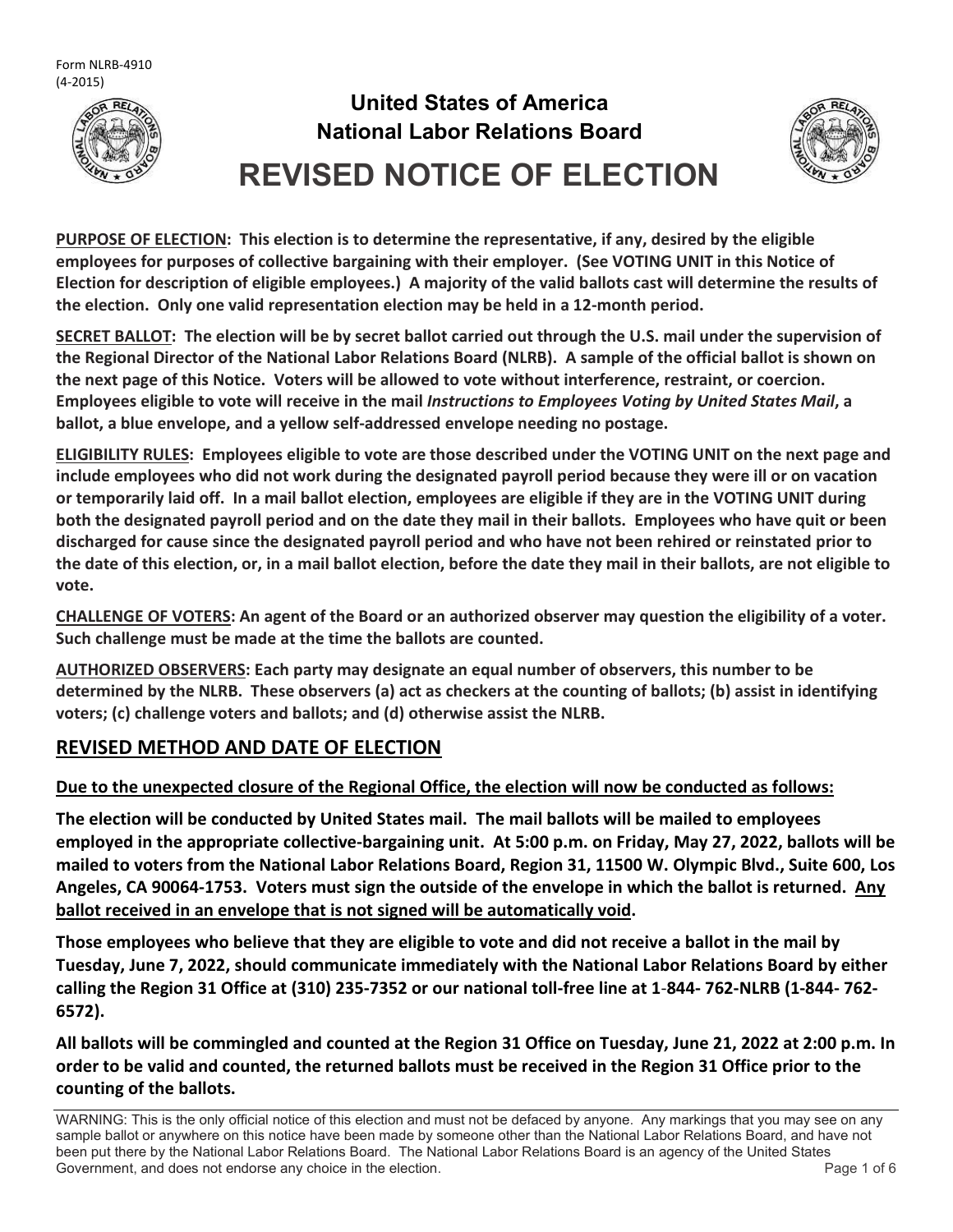## **VOTING UNIT**

#### **EMPLOYEES ELIGIBLE TO VOTE:**

**All full time and part time faculty who taught/teach in degree-earning and non-degree-earning programs at the Employer's instructional facilities located at 1700 Lida Street, Pasadena, CA 91103; 870 S. Raymond Avenue, Pasadena, CA 91105; 950 S. Raymond Avenue, Pasadena, CA 91105; and 1111 S. Arroyo Parkway, Pasadena, CA 91105, who were employed by the Employer during the payroll period ending April 16, 2022.**

#### **EMPLOYEES NOT ELIGIBLE TO VOTE:**

**All other employees, department chairs, non-faculty employees, confidential employees, managerial employees, guards, and supervisors as defined by the Act.**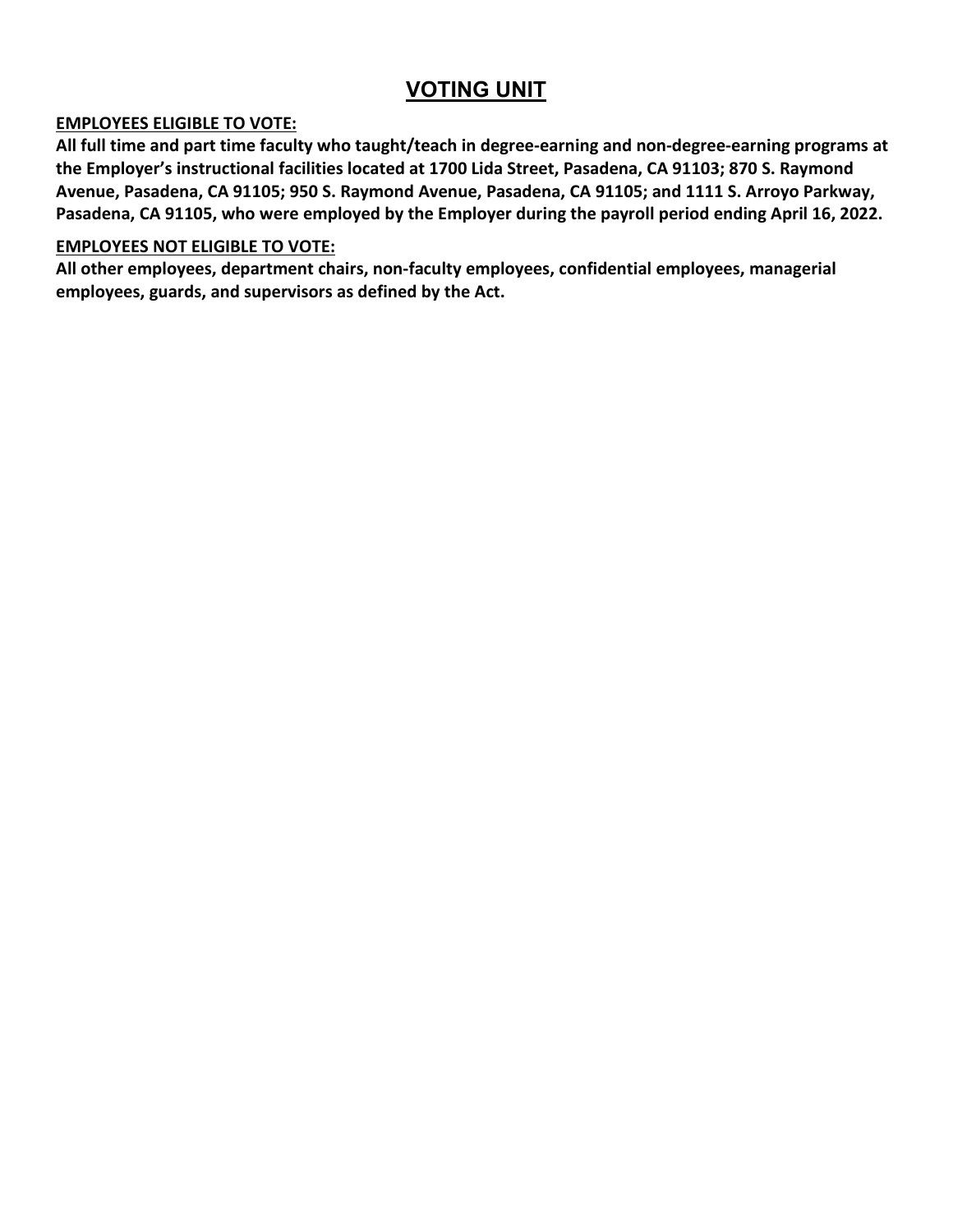

**United States of America National Labor Relations Board**



## **NOTICE OF ELECTION**



WARNING: This is the only official notice of this election and must not be defaced by anyone. Any markings that you may see on any sample ballot or anywhere on this notice have been made by someone other than the National Labor Relations Board, and have not been put there by the National Labor Relations Board. The National Labor Relations Board is an agency of the United States Government, and does not endorse any choice in the election.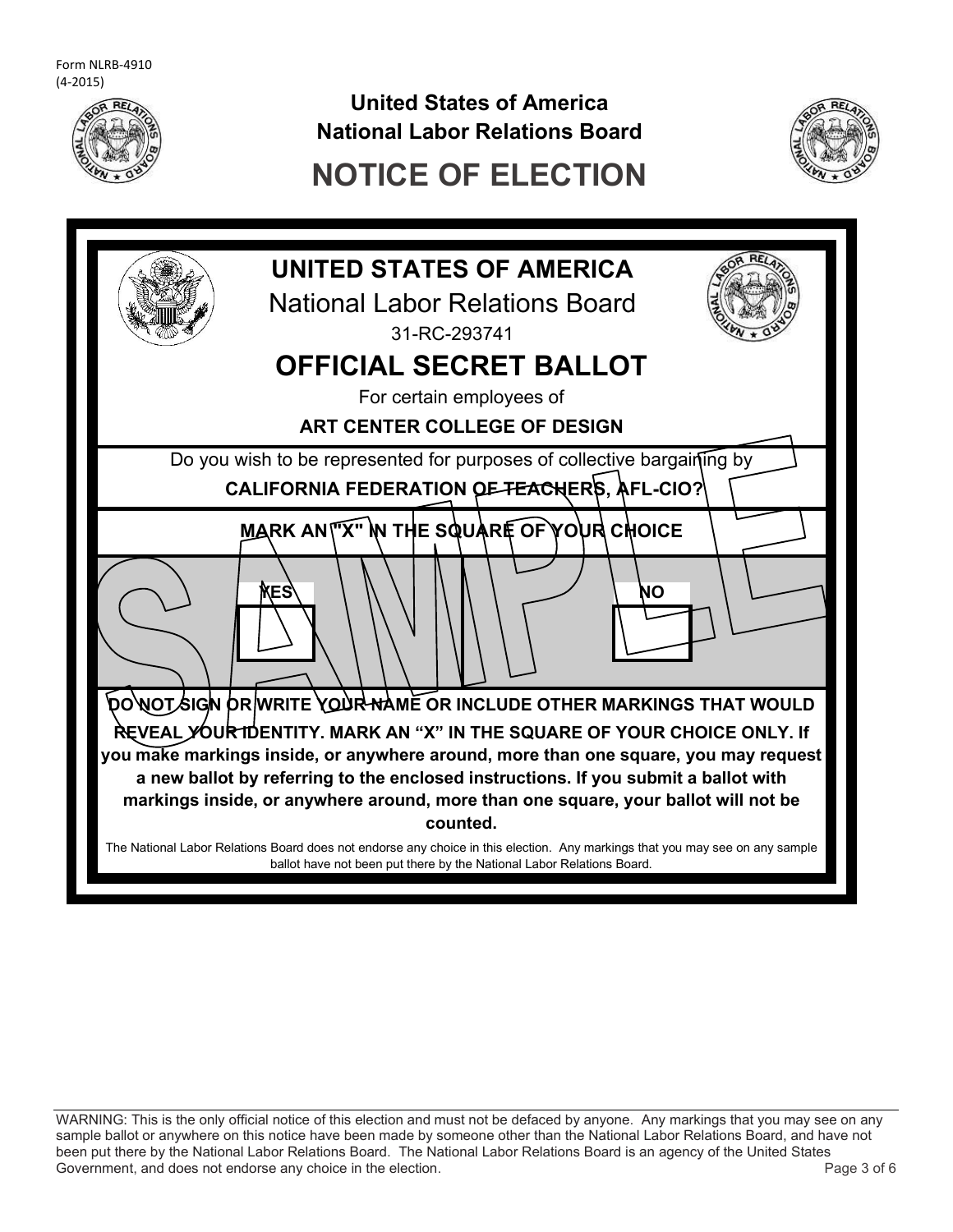

## **United States of America National Labor Relations Board**



# **NOTICE OF ELECTION**

#### RIGHTS OF EMPLOYEES - FEDERAL LAW GIVES YOU THE RIGHT TO:

- **Form, join, or assist a union**
- **Choose representatives to bargain with your employer on your behalf**
- **Act together with other employees for your benefit and protection**
- **Choose not to engage in any of these protected activities**
- **In a State where such agreements are permitted, the Union and Employer may enter into a lawful unionsecurity agreement requiring employees to pay periodic dues and initiation fees. Nonmembers who inform the Union that they object to the use of their payments for nonrepresentational purposes may be required to pay only their share of the Union's costs of representational activities (such as collective bargaining, contract administration, and grievance adjustment)***.*

### It is the responsibility of the National Labor Relations Board to protect employees in the exercise of these rights.

**The Board wants all eligible voters to be fully informed about their rights under Federal law and wants both Employers and Unions to know what is expected of them when it holds an election.**

**If agents of either Unions or Employers interfere with your right to a free, fair, and honest election the election can be set aside by the Board. When appropriate, the Board provides other remedies, such as reinstatement for employees fired for exercising their rights, including backpay from the party responsible for their discharge.**

#### The following are examples of conduct that interfere with the rights of employees and may result in setting aside of the election:

- **Threatening loss of jobs or benefits by an Employer or a Union**
- **Promising or granting promotions, pay raises, or other benefits, to influence an employee's vote by a party capable of carrying out such promises**
- **An Employer firing employees to discourage or encourage union activity or a Union causing them to be fired to encourage union activity**
- **Making campaign speeches to assembled groups of employees on company time where attendance is mandatory, within the 24-hour period before the mail ballots are dispatched**
- **Incitement by either an Employer or a Union of racial or religious prejudice by inflammatory appeals**
- **Threatening physical force or violence to employees by a Union or an Employer to influence their votes**

#### The National Labor Relations Board protects your right to a free choice.

**Improper conduct will not be permitted. All parties are expected to cooperate fully with this Agency in maintaining basic principles of a fair election as required by law.**

**Anyone with a question about the election may contact the NLRB Office at (310) 235-7352 or visit the NLRB website [www.nlrb.gov](http://www.nlrb.gov/) for assistance.**

WARNING: This is the only official notice of this election and must not be defaced by anyone. Any markings that you may see on any sample ballot or anywhere on this notice have been made by someone other than the National Labor Relations Board, and have not been put there by the National Labor Relations Board. The National Labor Relations Board is an agency of the United States Government, and does not endorse any choice in the election. The endorse and the election of 6 over the election of 6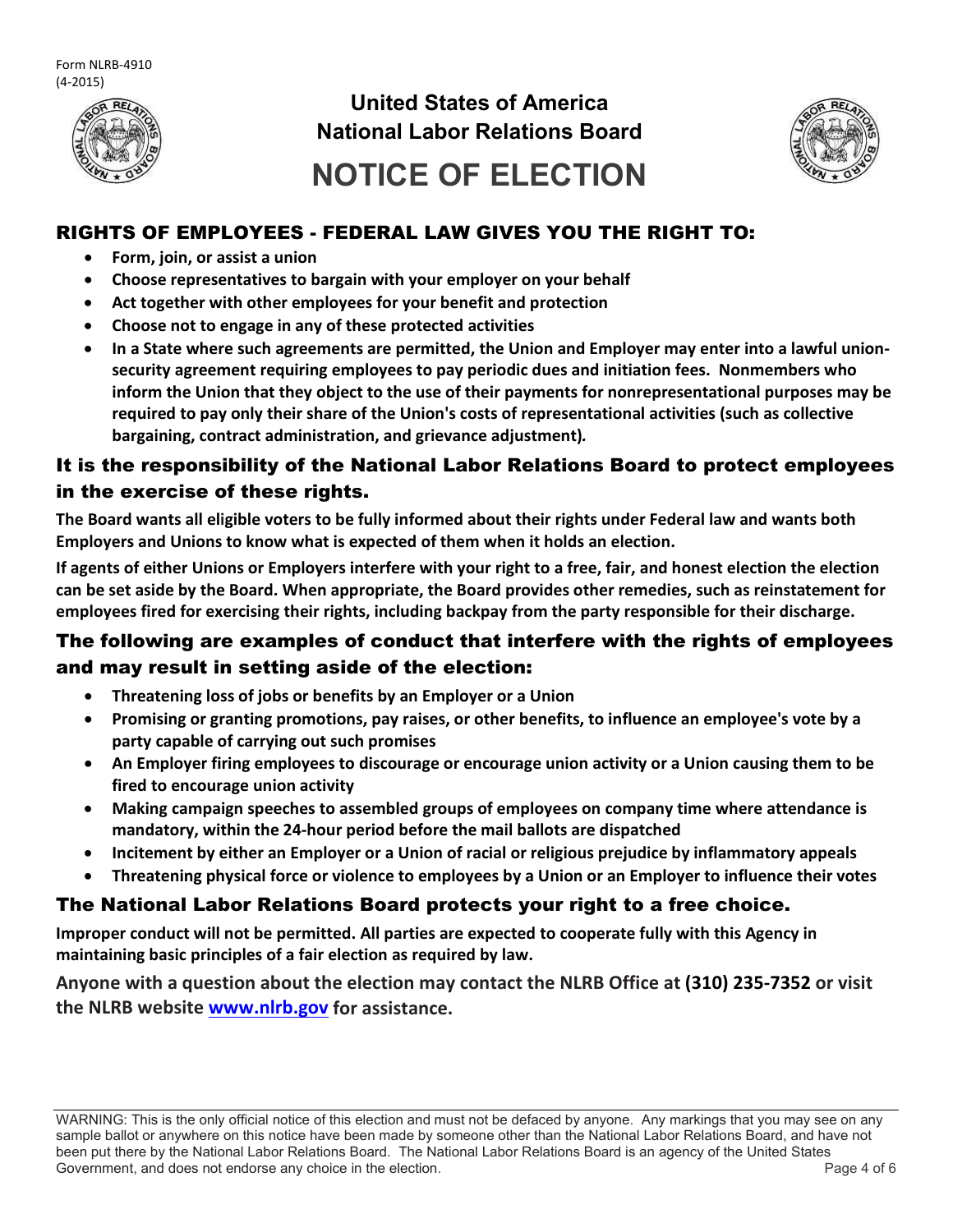FORM NLRB-4175 (5-20)

 United States of America National Labor Relations Board

**Instructions to Eligible Employees Voting By United States Mail**



**INSTRUCTIONS**

- 1. MARK YOUR BALLOT IN SECRET BY PLACING AN X IN THE APPROPRIATE BOX. DO NOT SIGN OR WRITE YOUR NAME OR INCLUDE OTHER MARKINGS THAT WOULD REVEAL YOUR IDENTITY.
- 2. IF YOU SUBMIT A BALLOT WITH MARKINGS INSIDE, OR ANYWHERE AROUND, MORE THAN ONE SQUARE, YOUR BALLOT WILL NOT BE COUNTED. YOU MAY REQUEST A NEW BALLOT BY CALLING THE REGIONAL OFFICE AT THE NUMBER BELOW.
- 3. IT IS IMPORTANT TO MAINTAIN THE SECRECY OF YOUR BALLOT. DO NOT SHOW YOUR BALLOT TO ANYONE AFTER YOU HAVE MARKED IT.
- 4. PUT YOUR BALLOT IN THE BLUE ENVELOPE AND SEAL THE ENVELOPE.
- 5. PUT THE BLUE ENVELOPE CONTAINING THE BALLOT INTO THE YELLOW ADDRESSED RETURN ENVELOPE.
- 6. SIGN THE BACK OF THE YELLOW RETURN ENVELOPE IN THE SPACE PROVIDED. TO BE COUNTED, THE YELLOW RETURN ENVELOPE MUST BE SIGNED.
- 7. DO NOT PERMIT ANY PARTY THE EMPLOYER, THE UNION(S), OR THEIR REPRESENTATIVES, OR AN EMPLOYEE-PETITIONER – TO HANDLE, COLLECT, OR MAIL YOUR BALLOT.
- 8. MAIL THE BALLOT IMMEDIATELY. NO POSTAGE IS NECESSARY. For further information, call the Regional Office at: **(310) 235-7352**

**TO BE COUNTED, YOUR BALLOT MUST REACH THE REGIONAL OFFICE**

**BY 5:00 p.m. on Friday, June 17, 2022**